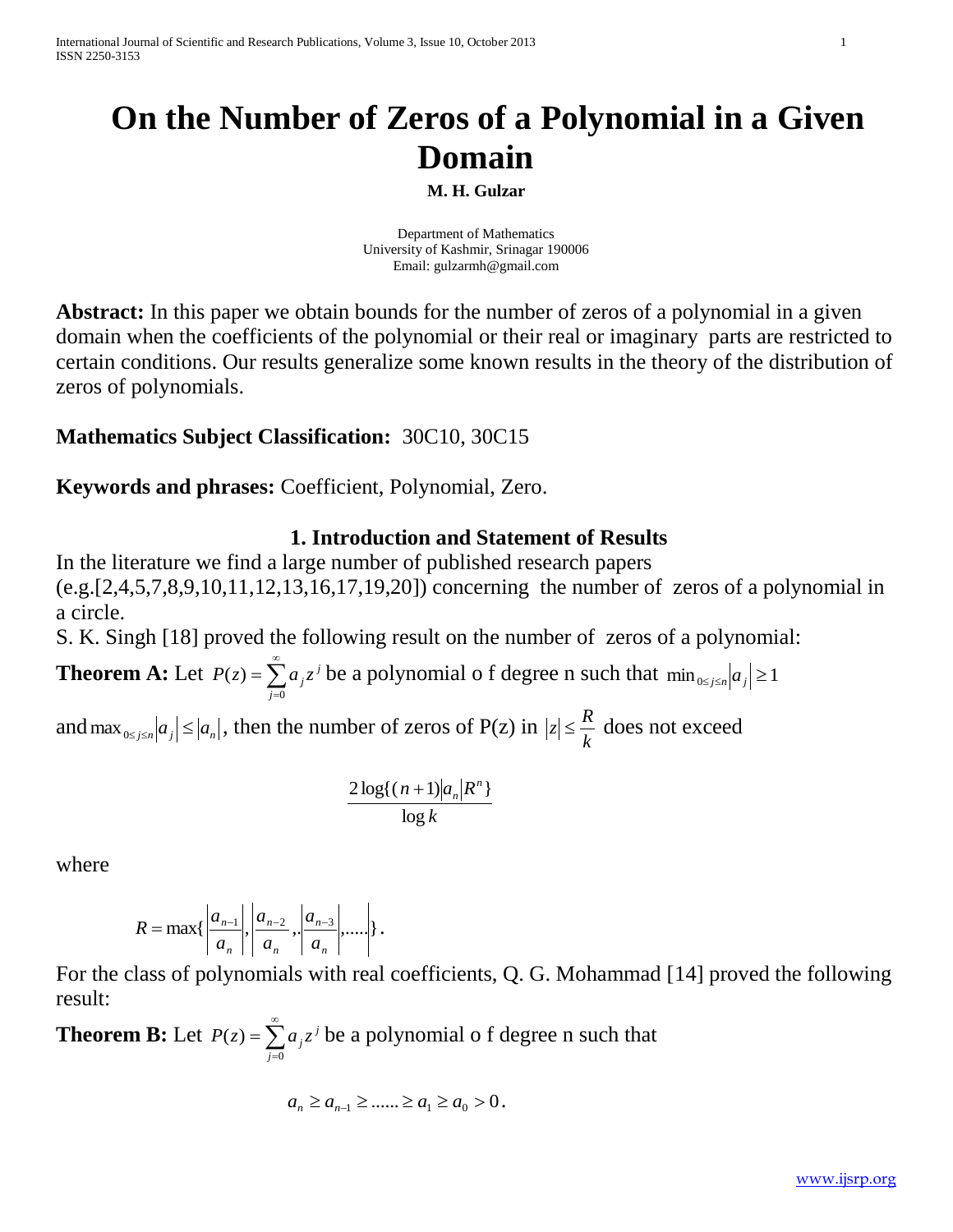International Journal of Scientific and Research Publications, Volume 3, Issue 10, October 2013 2 ISSN 2250-3153

Then the number of zeros of  $P(z)$  in 2  $|z| \leq \frac{1}{2}$  does not exceed

$$
1+\frac{1}{\log 2}\log\frac{a_n}{a_0}.
$$

Bidkham an d Dewan [3] generalized Theorem B in the following way:

**Theorem C:** Let 
$$
P(z) = \sum_{j=0}^{\infty} a_j z^j
$$
 be a polynomial of degree n such that

$$
a_n \le a_{n-1} \le \dots \le a_{k+1} \le a_k \ge a_{k-1} \ge \dots \ge a_1 \ge a_0 > 0
$$

for some  $k, 0 \le k \le n$ . Then the number of zeros of  $P(z)$  in 2  $|z| \leq \frac{1}{2}$  does not exceed

$$
\frac{1}{\log 2} \log \left\{ \frac{|a_n| + |a_0| - a_n - a_0 + 2a_k}{|a_0|} \right\}.
$$

**Theorem D:** Let  $P(z) = \sum^{\infty}$ =  $=$ 0  $(z)$ *j*  $P(z) = \sum a_j z^j$  be a polynomial o f degree n with complex coefficients such that for some real  $\alpha, \beta$ ,  $|\arg a_i - \beta| \leq \alpha \leq \frac{\pi}{2}, 0 \leq j \leq n$ ,  $\arg a_j - \beta \le \alpha \le \frac{\pi}{2}, 0 \le j \le n$ , and for some  $0 < t \le 1, 0 \le k \le n$ ,

$$
|a_0| \leq t |a_1| \leq \dots \leq t^k |a_k| \geq t^{k+1} |a_{k+1}| \geq \dots \geq t^n |a_n|.
$$

Then the number of zeros of  $P(z)$  in 2  $|z| \leq \frac{1}{2}$  does not exceed

$$
\frac{1}{\log 2} \log \left\{\frac{2t^{k+1} |a_k| \cos \alpha + 2 \sin \alpha \sum_{j=0}^n t^j |a_j| - t^{n+1} |a_n| (\cos \alpha + \sin \alpha - 1)}{t |a_0|}\right\}.
$$

Ebadian et al [6] generalized the above results by proving the following results:

**Theorem E:** Let  $P(z) = \sum^{\infty}$ =  $=$ 0  $(z)$ *j*  $P(z) = \sum a_j z^j$  be a polynomial o f degree n such that

$$
a_n \le a_{n-1} \le \dots \le a_{k+1} \le a_k \ge a_{k-1} \ge \dots \ge a_0
$$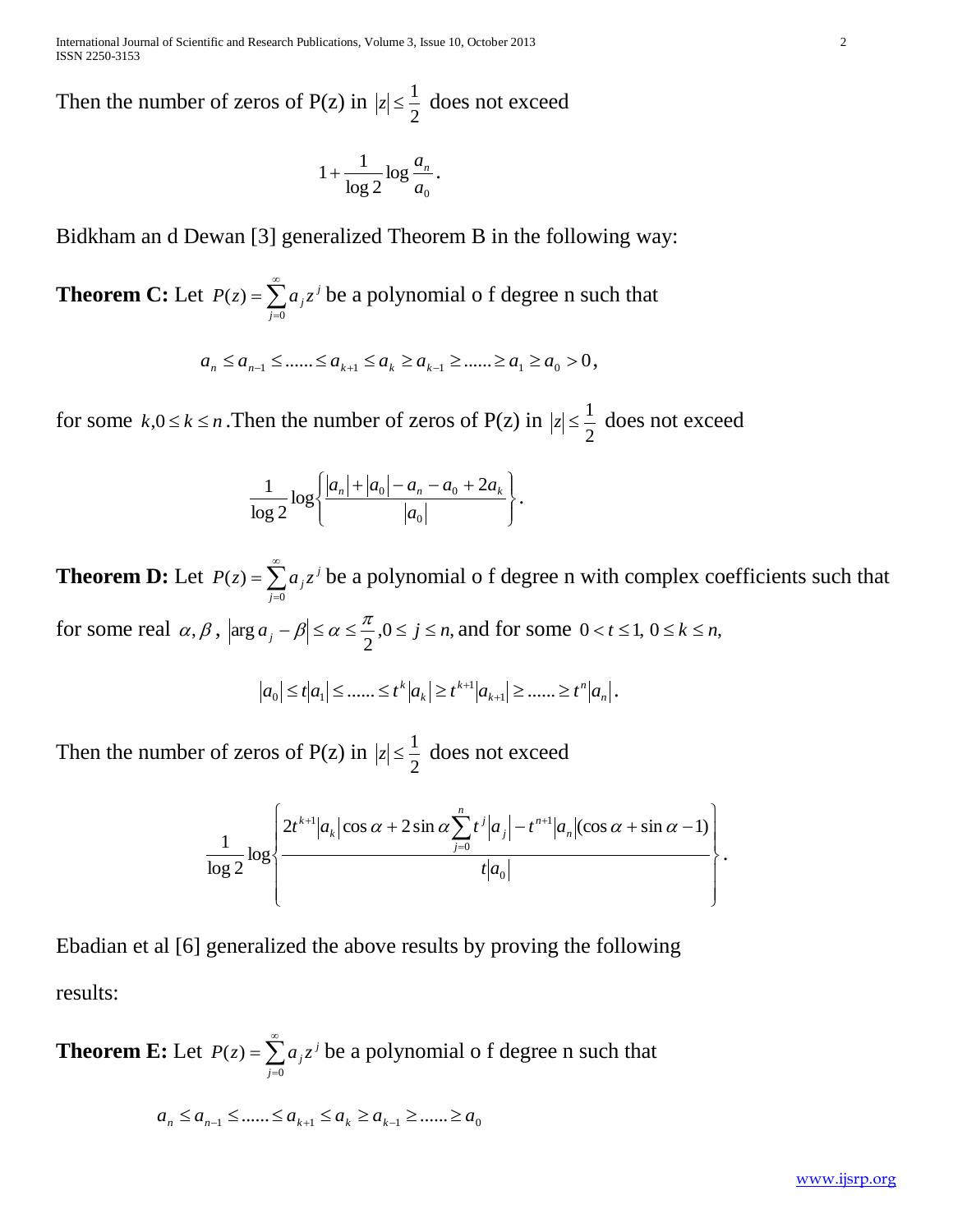International Journal of Scientific and Research Publications, Volume 3, Issue 10, October 2013 3 ISSN 2250-3153

for some k,  $0 \le k \le n$ . Then the number of zeros of P(z) in 2  $|z| \leq \frac{R}{2}$ ,

R>0, does not exceed

$$
\frac{1}{\log 2} \log \left\{ \frac{|a_n| R^{n+1} + |a_0| + R^k (a_k - a_0) + R^n (a_k - a_n)}{|a_0|} \right\}
$$
 for  $R \ge 1$ 

and

$$
\frac{1}{\log 2} \log \left\{ \frac{|a_n| R^{n+1} + |a_0| + R(a_k - a_0) + R^n(a_k - a_n)}{|a_0|} \right\} \text{ for } R \le 1 .
$$

**Theorem F:** Let  $P(z) = \sum^{\infty}$ =  $=$ 0  $(z)$ *j*  $P(z) = \sum a_j z^j$  be a polynomial o f degree n with complex coefficients such that for some real  $\alpha, \beta$ ,  $|\arg a_i - \beta| \leq \alpha \leq \frac{\pi}{2}, 0 \leq j \leq n$ ,  $\arg a_j - \beta \le \alpha \le \frac{\pi}{2}, 0 \le j \le n$ , and for some  $R > 0, 0 \le k \le n$ ,

$$
|a_0| \le R|a_1| \le \dots \le R^k |a_k| \ge R^{k+1} |a_{k+1}| \ge \dots \ge R^n |a_n|.
$$

Then the number of zeros of  $P(z)$  in 2  $|z| \leq \frac{R}{2}$  does not exceed

$$
\frac{1}{\log 2} \log \left\{\frac{2R^{k+1} |a_k| \cos \alpha + 2R \sin \alpha \sum_{j=0}^n R^j |a_j| - R^{n+1} |a_n| (\cos \alpha + \sin \alpha - 1)}{R |a_0|}\right\}
$$

In this paper we give generalizations of Theorems E and F. More precisely we prove the following results:

**Theorem 1:** Let  $P(z) = \sum^{\infty}$ =  $=$ 0  $(z)$ *j*  $P(z) = \sum a_j z^j$  be a polynomial o f degree n with  $\text{Re}(a_j) = a_j$ ,  $\text{Im}(a_j) = \beta_j$  such that for some  $k, \tau, \lambda, 0 < k \leq 1, 0 < \tau \leq 1, 0 \leq \lambda \leq n$ ,

$$
k\alpha_n \leq \alpha_{n-1} \leq \dots \leq \alpha_{\lambda+1} \leq \alpha_{\lambda} \geq \alpha_{\lambda-1} \geq \dots \geq \alpha_0.
$$

Then the number of zeros of  $P(z)$  in  $|z| \leq$ <sup>1</sup> $(R > 0, c > 1)$ *c*  $|z| \leq \frac{R}{R}$  (*R* > 0, *c* > 1) does not exceed .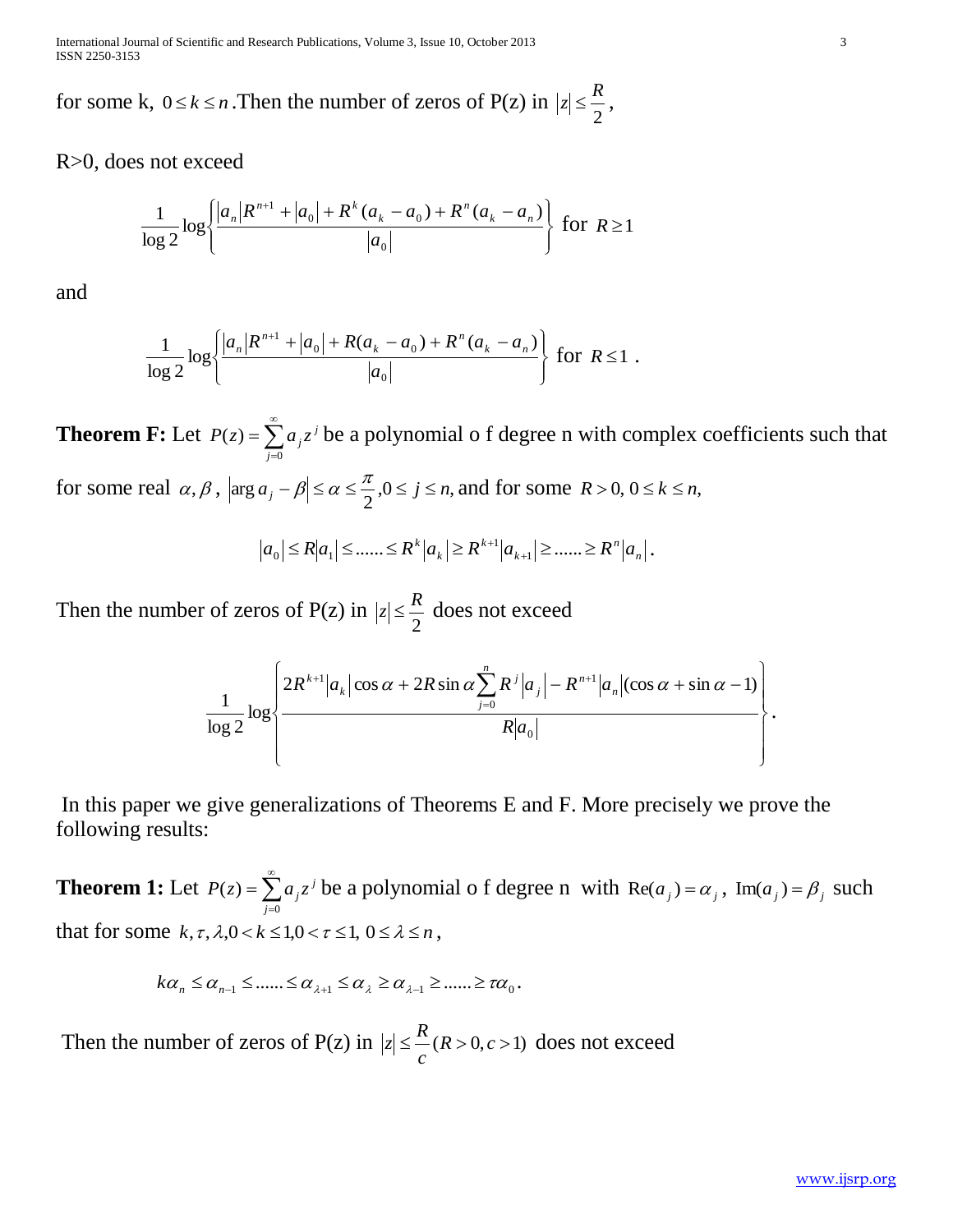International Journal of Scientific and Research Publications, Volume 3, Issue 10, October 2013 4 ISSN 2250-3153

$$
\frac{1}{\log c} \log \left\{\frac{|a_n|R^{n+1} + |a_0| + R^{\lambda}[\alpha_{\lambda} - \tau(|\alpha_0| + \alpha_0) + |\alpha_0| + |\beta_0| + |\beta_{\lambda}| + 2\sum_{j=1}^{\lambda-1}|\beta_j|]}{+ R^n[|\alpha_n| - k(|\alpha_n| + \alpha_n) + \alpha_{\lambda} + |\beta_{\lambda}| + |\beta_n| + 2\sum_{j=\lambda+1}^{n-1}|\beta_j|]}
$$
\n
$$
|a_0|
$$

 for for  $R \geq 1$ 

and

$$
\frac{1}{\log c} \log \left\{\frac{|a_n|R^{n+1} + |a_0| + R[\alpha_{\lambda} - \tau(|\alpha_0| + \alpha_0) + |\alpha_0| + |\beta_0| + |\beta_{\lambda}| + 2\sum_{j=1}^{\lambda-1} |\beta_j|]}{+R^n[|\alpha_n| - k(|\alpha_n| + \alpha_n) + \alpha_{\lambda} + |\beta_{\lambda}| + |\beta_n| + 2\sum_{j=\lambda+1}^{n-1} |\beta_j|]}
$$
\n
$$
\frac{|a_0|}{\log c} \right\}
$$

 for for  $R \leq 1$ .

**Remark 1:** Taking  $k = 1, \tau = 1$ , c=2,Theorem 1 reduces to Theorem E if  $a_j$  are real i.e.  $\beta_j = 0, \forall j$ .

For different values of the parameters  $k, \tau, \lambda$  etc. we get many interesting results e.g. if we take  $\tau = 1$ , we get the following result:

**Corollary 1:** Let  $P(z) = \sum^{\infty}$ =  $=$ 0  $(z)$ *j*  $P(z) = \sum a_j z^j$  be a polynomial o f degree n with  $\text{Re}(a_j) = a_j$ ,  $\text{Im}(a_j) = \beta_j$  such that for some  $k, 0 < k \leq 1$ ,

$$
k\alpha_n \leq \alpha_{n-1} \leq \dots \leq \alpha_{\lambda+1} \leq \alpha_{\lambda} \geq \alpha_{\lambda-1} \geq \dots \geq \alpha_0,
$$

 $0 \le \lambda \le n$ . Then the number of zeros of P(z) in  $|z| \le \Lambda$  ( $R > 0, c > 1$ ) *c*  $|z| \leq \frac{R}{R}$  (*R* > 0, *c* > 1) does not exceed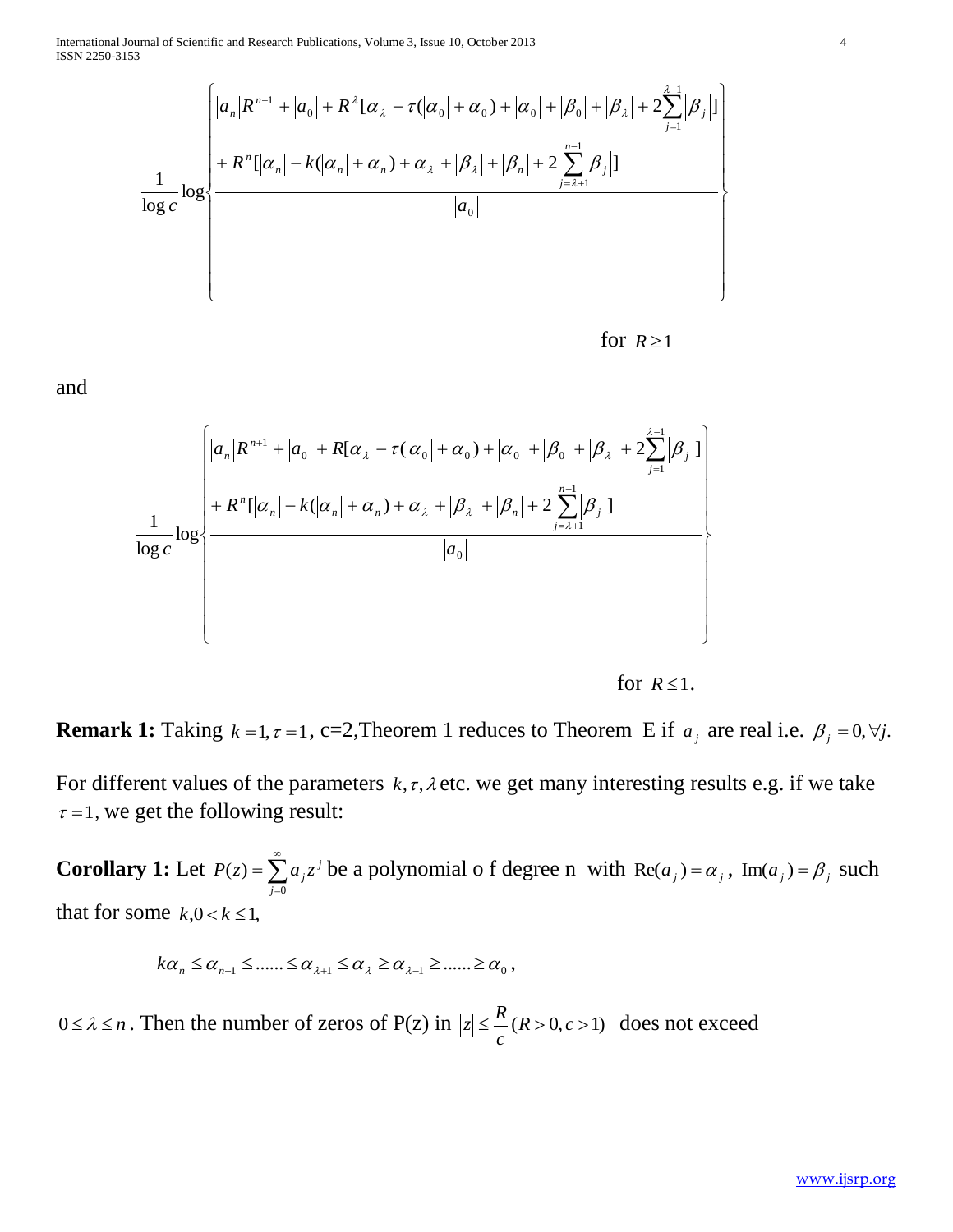$$
\frac{1}{\log c} \log \left\{\n\begin{aligned}\n & \left| a_n | R^{n+1} + \left| a_0 \right| + R^{\lambda} [\alpha_{\lambda} - \alpha_0 + |\beta_0| + |\beta_{\lambda}| + 2 \sum_{j=1}^{\lambda-1} |\beta_j| \right] \\
 & + R^n [\alpha_n| - k(|\alpha_n| + \alpha_n) + \alpha_{\lambda} + |\beta_{\lambda}| + |\beta_n| + 2 \sum_{j=\lambda+1}^{n-1} |\beta_j| \right] \\
 & |a_0|\n\end{aligned}\n\right\}
$$

 for for  $R \ge 1$ 

and

$$
\frac{1}{\log c} \log \left\{\n\begin{aligned}\n & \left| a_n |R^{n+1} + |a_0| + R[\alpha_{\lambda} - \alpha_0 + |\beta_0| + |\beta_{\lambda}| + 2 \sum_{j=1}^{\lambda-1} |\beta_j| \right] \\
 & + R^n[|\alpha_n| - k(|\alpha_n| + \alpha_n) + \alpha_{\lambda} + |\beta_{\lambda}| + |\beta_n| + 2 \sum_{j=\lambda+1}^{n-1} |\beta_j| \right] \\
 & |a_0|\n\end{aligned}\n\right\}
$$

 for for  $R \leq 1$ .

Taking  $k = 1, \lambda = n$  in Theorem 1, we get the following result:

**Corollary 2:** Let  $P(z) = \sum^{\infty}$ =  $=$ 0  $(z)$ *j*  $P(z) = \sum a_j z^j$  be a polynomial o f degree n with  $\text{Re}(a_j) = a_j$ ,  $\text{Im}(a_j) = \beta_j$  such that for some  $\tau, 0 < \tau \leq 1$ ,

$$
\alpha_n \geq \alpha_{n-1} \geq \dots \geq \tau \alpha_0.
$$

Then the number of zeros of P(z) in  $|z| \leq$ <sup>1</sup> (R > 0, c > 1) *c*  $|z| \leq \frac{R}{R}$  (*R* > 0, *c* > 1) does not exceed

$$
\frac{1}{\log c} \log \left\{\frac{|a_0| + R^{n+1}[\alpha_n] + \alpha_n - \tau(|\alpha_0| + \alpha_0) + |\alpha_0| + |\beta_0| + 2\sum_{j=1}^n |\beta_j|]}{|a_0|}\right\}
$$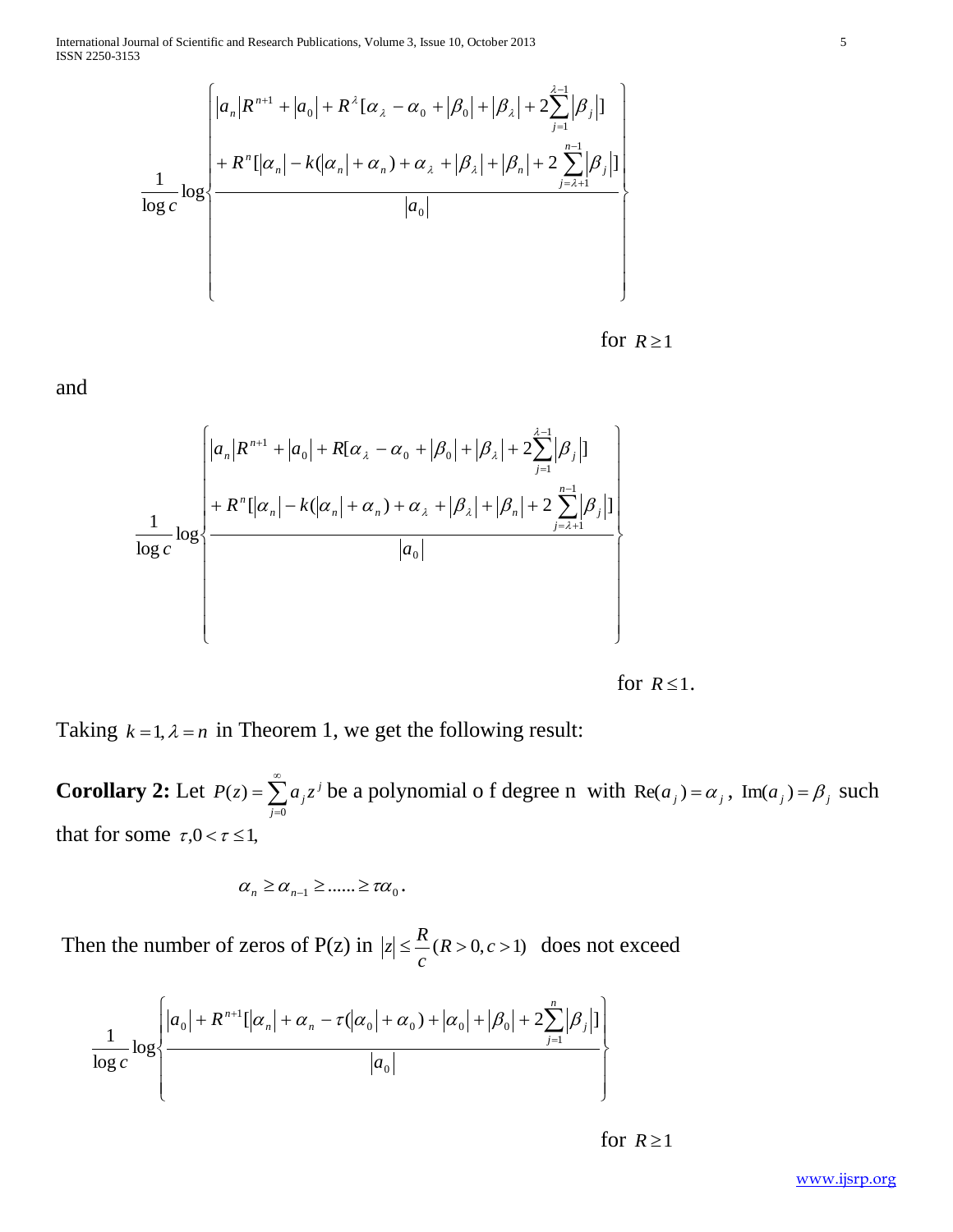and

$$
\frac{1}{\log c} \log \left\{ \frac{|a_0| + R[|\alpha_n| + \alpha_n - \tau(|\alpha_0| + \alpha_0) + |\alpha_0| + |\beta_0| + 2 \sum_{j=1}^n |\beta_j|]}{|a_0|} \right\}
$$

 for for  $R \leq 1$ .

Taking  $\tau = 1$ ,  $\lambda = 0$  in Theorem 1, we get the following result:

**Corollary 3:** Let  $P(z) = \sum^{\infty}$ =  $=$ 0  $(z)$ *j*  $P(z) = \sum a_j z^j$  be a polynomial o f degree n with  $\text{Re}(a_j) = a_j$ ,  $\text{Im}(a_j) = \beta_j$  such that for some  $k, 0 < k \leq 1$ ,

$$
k\alpha_n \leq \alpha_{n-1} \leq \dots \ldots \alpha_1 \leq \alpha_0,
$$

then the number of zeros of P(z) in  $|z| \leq$ <sup>*n*</sup> $(R > 0, c > 1)$ *c*  $|z| \leq \frac{R}{R}$  (*R* > 0, *c* > 1) does not exceed

$$
\frac{1}{\log c} \log \left\{ \frac{|a_0| + R^{n+1}[2|\alpha_n| - k(|\alpha_n| + \alpha_n) + \alpha_0 + |\beta_0| + 2\sum_{j=1}^n |\beta_j|]}{|a_0|} \right\}
$$

 for for  $R \ge 1$ 

and

$$
\frac{1}{\log c} \log \left\{\frac{|a_0| + R[2|\alpha_n| - k(|\alpha_n| + \alpha_n) + \alpha_0 + |\beta_0| + 2\sum_{j=1}^n |\beta_j|)}{|a_0|}\right\}
$$

 for for  $R \leq 1$ .

Applying Theorem 1 to the polynomial  $-iP(z)$ , we get the following result: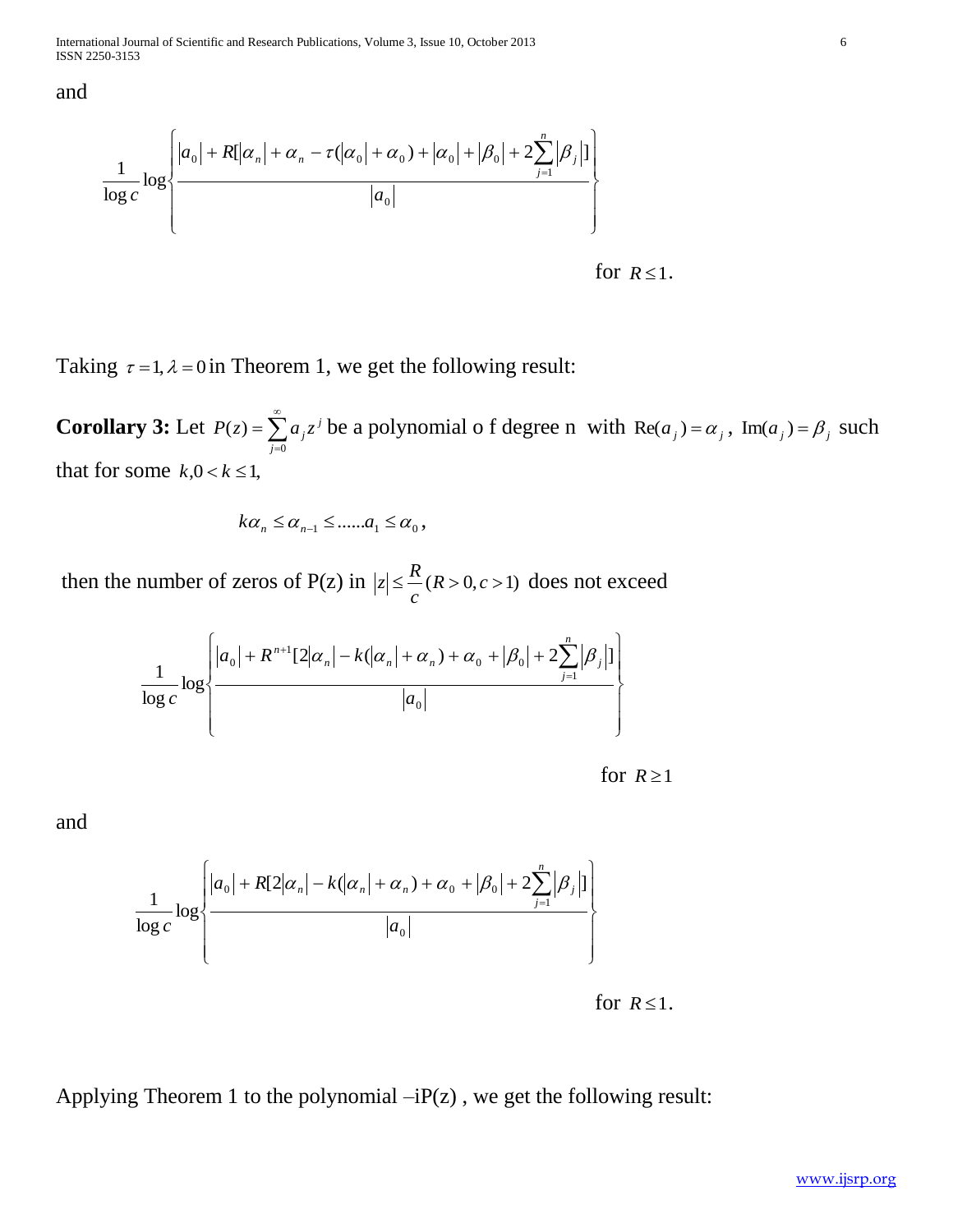International Journal of Scientific and Research Publications, Volume 3, Issue 10, October 2013 7 ISSN 2250-3153

**Theorem 2:** Let  $P(z) = \sum^{\infty}$ =  $=$ 0  $(z)$ *j*  $P(z) = \sum a_j z^j$  be a polynomial o f degree n with  $\text{Re}(a_j) = a_j$ ,  $\text{Im}(a_j) = \beta_j$  such that for some  $k, 0 < k \leq 1, 0 < \tau \leq 1$ ,

$$
k\alpha\beta_n \leq \beta_{n-1} \leq \dots \leq \beta_{\lambda+1} \leq \beta_{\lambda} \geq \beta_{\lambda-1} \geq \dots \geq \tau\beta_0,
$$

 $0 \le \lambda \le n$ , then the number of zeros of P(z) in  $|z| \le \frac{\Lambda}{\Lambda}$  ( $R > 0, c > 1$ ) *c*  $|z| \leq \frac{R}{R}$  (*R* > 0, *c* > 1) does not exceed

$$
\frac{1}{\log c} \log \left\{\n\begin{aligned}\n & \left| a_n | R^{n+1} + \left| a_0 \right| + R^{\lambda} [\beta_{\lambda} - \tau (\left| \beta_0 \right| + \left| \beta_0 \right) + \left| \beta_0 \right| + \left| \alpha_0 \right| + \left| \alpha_{\lambda} \right| + 2 \sum_{j=1}^{\lambda-1} \left| \alpha_j \right| \right] \\
 & + R^n [\left| \beta_n \right| - k(\left| \beta_n \right| + \beta_n) + \beta_{\lambda} + \left| \alpha_{\lambda} \right| + \left| \alpha_n \right| + 2 \sum_{j=\lambda+1}^{n-1} \left| \alpha_j \right| \right] \\
 & \left| a_0 \right|\n\end{aligned}\n\right\}
$$

for 
$$
R \geq 1
$$

and

$$
\frac{1}{\log c} \log \left\{\n\begin{aligned}\n & \left| a_n | R^{n+1} + \left| a_0 \right| + R[\beta_\lambda - \tau(|\beta_0| + \beta_0) + |\beta_0| + \left| \alpha_0 \right| + \left| \alpha_\lambda \right| + 2 \sum_{j=1}^{\lambda-1} \left| \alpha_j \right| \right] \\
 & + R^n[|\beta_n| - k(|\beta_n| + \beta_n) + \beta_\lambda + |\alpha_\lambda| + |\alpha_n| + 2 \sum_{j=\lambda+1}^{n-1} \left| \alpha_j \right|]\n & \left| a_0 \right|\n\end{aligned}\n\right\}
$$

 for for  $R \leq 1$ .

**Theorem 3:** Let  $P(z) = \sum^{\infty}$ =  $=$ 0  $(z)$ *j*  $P(z) = \sum a_j z^j$  be a polynomial o f degree n with complex coefficients such that for some real  $\alpha, \beta$ ,  $|\arg a_i - \beta| \leq \alpha \leq \frac{\pi}{2}, 0 \leq j \leq n$ ,  $\arg a_j - \beta \le \alpha \le \frac{\pi}{2}, 0 \le j \le n$ , and for some  $R > 0, 0 \le \lambda \le n, 0 < k \le 1, 0 < \tau \le 1$ , *n*  $a_0 \le R |a_1| \le \dots \le R^{\lambda} |a_{\lambda}| \ge R^{\lambda+1} |a_{\lambda+1}| \ge \dots \ge R^{\lambda} |a_{\lambda+1}|$  $|0_0| \le R|a_1| \le \dots \le R^{\lambda} |a_{\lambda}| \ge R^{\lambda+1} |a_{\lambda}|$ λ  $\tau |a_0| \le R |a_1| \le \dots \le R^{\lambda} |a_{\lambda}| \ge R^{\lambda+1} |a_{\lambda+1}| \ge \dots \ge R^{\lambda} |a_{n}|.$ 

www.ijsrp.org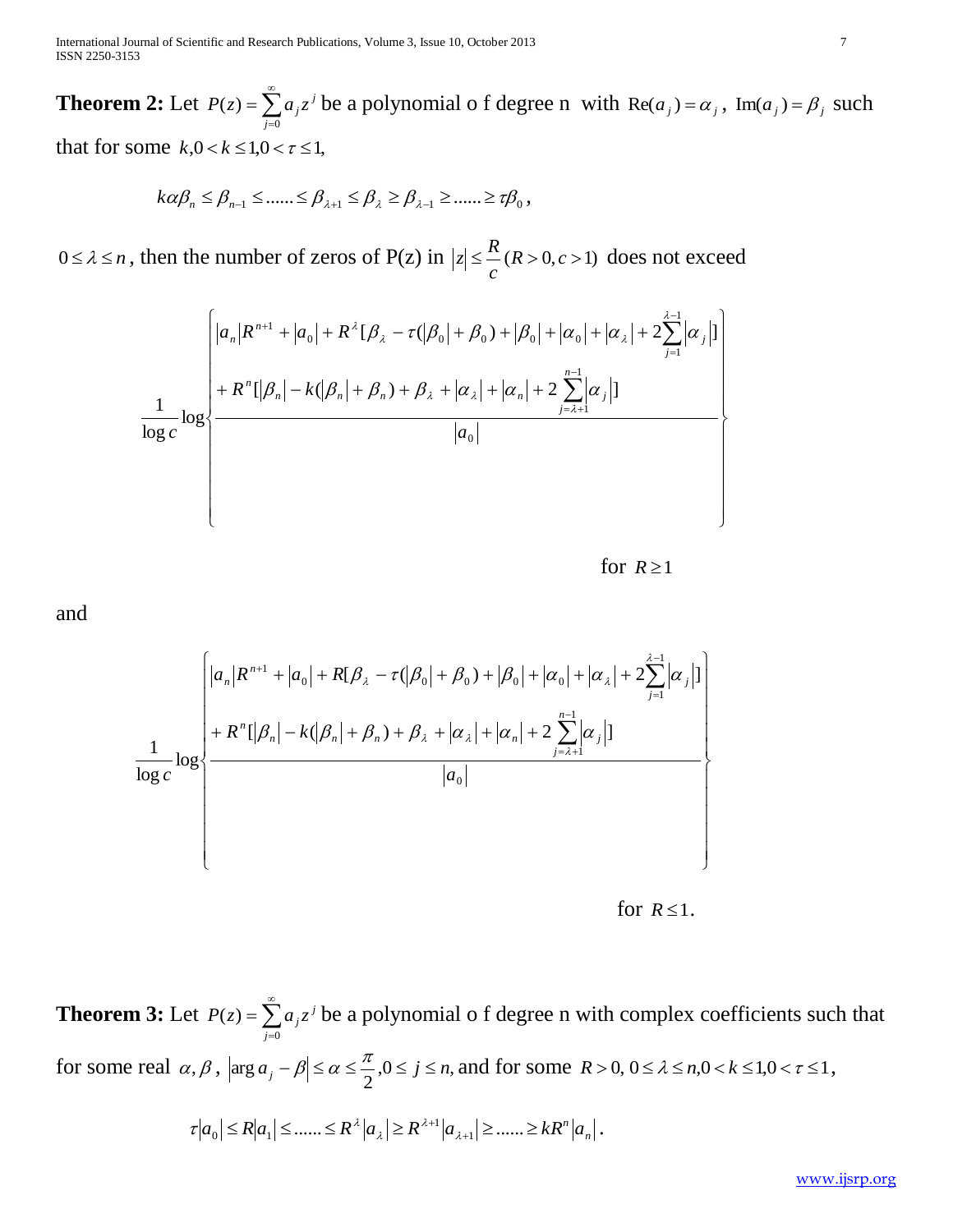Then the number of zeros of  $P(z)$  in  $|z| \leq$   $\frac{R}{R} > 0, c > 1$ *c*  $|z| \leq \frac{R}{R}$  (*R* > 0, *c* > 1) does not exceed *n*  $n+1$  (200  $\alpha$   $\sin \alpha + 1$ )  $2D^n$ *n n j*  $R^{\lambda+1} |a_{\lambda}| \cos \alpha + 2R \sin \alpha \sum R^j |a_j| - k|a_n|R^{n+1}(\cos \alpha - \sin \alpha + 1) + 2R^{n+1} |a|$  $c \stackrel{\sim}{\sim} R | a$  $\left\lceil \frac{1}{n} p^{j} \right\rceil_{\alpha} \left| \frac{1}{k} \right| \left| \frac{1}{n} p^{n+1} (\cos \alpha - \sin \alpha + 1) + 2 p^{n+1} \right|$ 1 1 0  $\log[\frac{1}{2^{n-1}}(2R^{\lambda+1}|a_{\lambda}|\cos\alpha+2R\sin\alpha\sum_{i=1}^{n-1}R^i|a_{\lambda}|-k|a_{\mu}|R^{n+1}(\cos\alpha-\sin\alpha+1)+2]$ log  $\frac{1}{1} \log \left| \frac{1}{1 - \left(2p^{\lambda+1} \right) \sin \left( \frac{x}{2p} \right)} \right| \leq \left| \frac{n-1}{2p} \right| \leq \left| \frac{1}{2p} \right| \left| \frac{1}{2p} \right| \leq \left| \frac{1}{2p} \right| \leq \left| \frac{1}{2p} \right| \leq \left| \frac{1}{2p} \right| \leq \left| \frac{1}{2p} \right| \leq \left| \frac{1}{2p} \right| \leq \left| \frac{1}{2p} \right| \leq \left| \frac{1}{2p} \right| \$  $=$  $^{(\lambda+1)}|a_{\lambda}|\cos\alpha+2R\sin\alpha\sum R^{j}|a_{j}| - k|a_{n}|R^{n+1}(\cos\alpha-\sin\alpha+1)+$  $-\tau R |a_0| (\cos \alpha - \sin \alpha + 1) + 2R |a_0|$ .

**Remark 2:** For different values of the parameters  $k, \tau, \lambda$  etc., we get many interesting results from Theorem 3 as in case of Theorem 1. For  $k = 1, \tau = 1, \tau = 2$ , Theorem 3 reduces to Theorem F.

#### **2.Lemmas**

For the proofs of the above results we need the following results:

**Lemma 1:** If  $f(z)$  is analytic in  $|z| \le R$ , but not identically zero,  $f(0) \ne 0$  and

 $f(a_k) = 0, k = 1, 2, \dots, n$ , then

$$
\frac{1}{2\pi}\int_0^{2\pi}\log \Bigl|f(\mathrm{Re}^{i\theta}\Bigl|d\theta-\log\Bigl|f(0)\Bigr|=\sum_{j=1}^n\log\frac{R}{\Bigl|a_j\Bigr|}\,.
$$

Lemma 1 is the famous Jensen's theorem (see page 208 of [1]).

**Lemma 2:** If f(z) is analytic and  $|f(z)| \leq M(r)$  in  $|z| \leq r$ , then the number of zeros of f(z) in *c*  $|z| \leq \frac{r}{2}$  $(r>0,c>1)$ does not exceed

$$
\frac{1}{\log c}\log \frac{M(r)}{|f(0)|}.
$$

Lemma 2 is a simple deduction from Lemma 1.

**Lemma 3:** Let  $P(z) = \sum^{\infty}$  $=$  $=$ 0  $(z)$ *j*  $P(z) = \sum a_j z^j$  be a polynomial o f degree n with complex coefficients such that for some real  $\alpha, \beta$ ,  $|\arg a_i - \beta| \leq \alpha \leq \frac{\pi}{2}, 0 \leq j \leq n$ ,  $\arg a_j - \beta \leq \alpha \leq \frac{\pi}{2}, 0 \leq j \leq n$ , and

 $a_j \geq |a_{j-1}|, 0 \leq j \leq n$ , then for any t>0,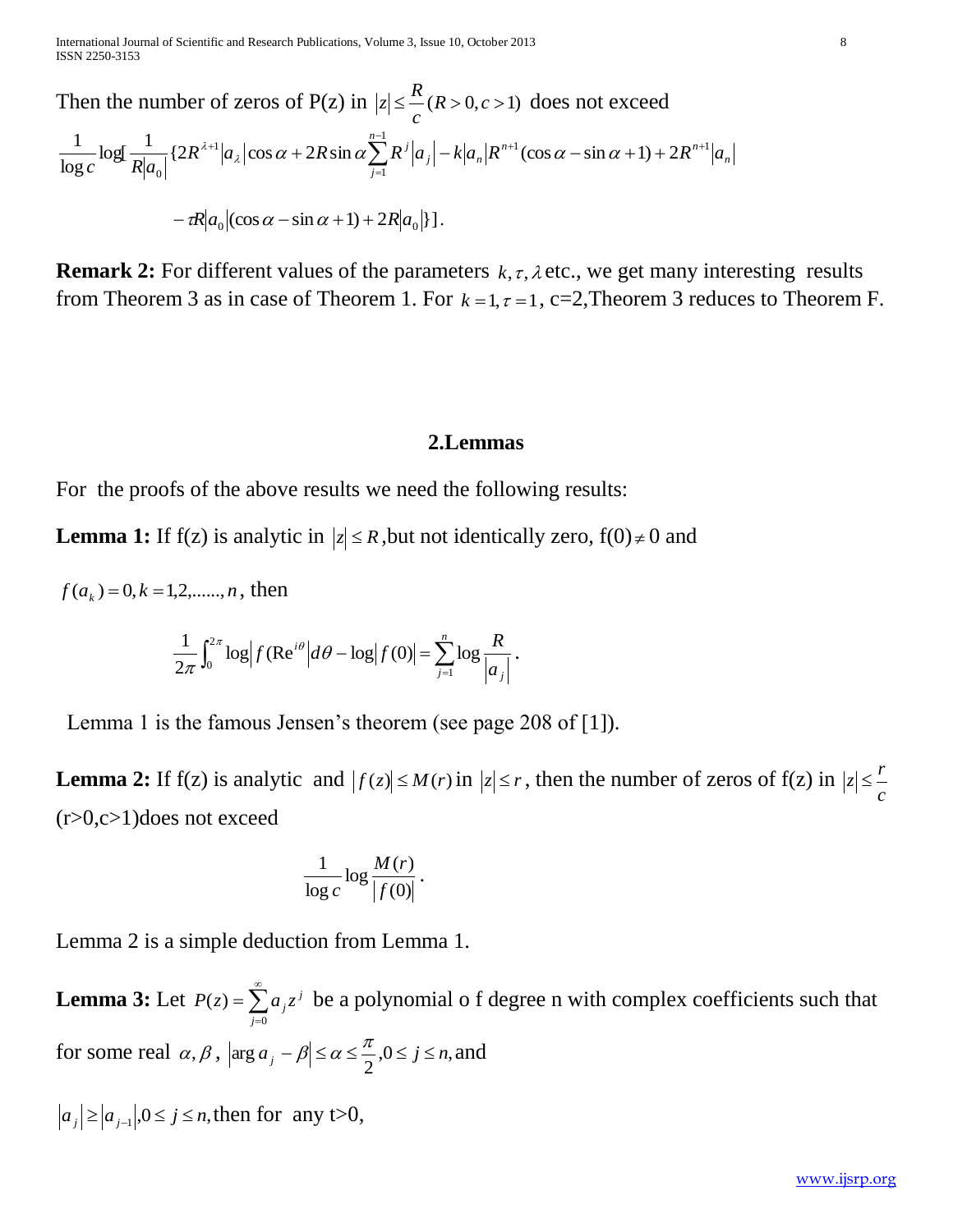International Journal of Scientific and Research Publications, Volume 3, Issue 10, October 2013 9 ISSN 2250-3153

$$
|ta_j - a_{j-1}| \le (t|a_j| - |a_{j-1}|) \cos \alpha + (t|a_j| + |a_{j-1}|) \sin \alpha.
$$

Lemma 3 is due to Govil and Rahman [7].

#### **3.Proofs of Theorems**

**Proof of Theorem 1:** Consider the polynomial

$$
F(z) = (1-z)P(z)
$$
  
=  $(1-z)(a_n z^n + a_{n-1} z^{n-1} + \dots + a_1 z + a_0)$   
=  $-a_n z^{n+1} + (a_n - a_{n-1}) z^n + \dots + (a_1 - a_0) z + a_0$   
=  $-a_n z^{n+1} + a_0 + [(ka_n - a_{n-1}) - (k-1)a_n] z^n + \sum_{j=\lambda+1}^{n-1} (a_j - a_{j-1}) z^j$   
+  $\sum_{j=2}^{\lambda} (a_j - a_{j-1}) z^j + [(a_1 - \pi a_0) + (\tau - 1)a_0] z$ 

For  $|z| \le R$ , we have, by using the hypothesis

 $\sum^{n-1}$  $=\lambda +$  $_{-1}$  -  $\kappa u_n$ ) + (1 -  $\kappa$ )| $u_n$ |J $\kappa$  +  $\sum (u_{j-1})$  $\leq |a_n|R^{n+1} + |a_0| + [(\alpha_{n-1} - k\alpha_n) + (1-k)|\alpha_n|]R^n + \sum_{i=1}^{n-1} (\alpha_{i-1} - k\alpha_n)$ 1  $\mathbb{C}[\mathfrak{m}]$   $\mathfrak{m}$   $\mathfrak{m}$   $\mathfrak{m}$   $\mathfrak{m}$   $\mathfrak{m}$   $\mathfrak{m}$   $\mathfrak{m}$   $\mathfrak{m}$   $\mathfrak{m}$   $\mathfrak{m}$   $\mathfrak{m}$   $\mathfrak{m}$   $\mathfrak{m}$   $\mathfrak{m}$   $\mathfrak{m}$   $\mathfrak{m}$   $\mathfrak{m}$   $\mathfrak{m}$   $\mathfrak{m}$   $\mathfrak{m}$   $\mathfrak$  $|f(z)| \leq |a_n|R^{n+1} + |a_0| + [(\alpha_{n-1} - k\alpha_n) + (1-k)|\alpha_n|]R^n + \sum_{i=1}^n (\alpha_{i-1} - \alpha_i)$ *n j j*  $j-1$   $\alpha_j$ *n*  $F(z) \le |a_n|R^{n+1} + |a_0| + [(a_{n-1} - k a_n) + (1-k)|a_n|]R^n + \sum_{i=\lambda+1} (a_{i-1} - a_i)R^n$  $\alpha_{n-1} - \kappa \alpha_{n-1} + (1 - \kappa) \alpha_{n-1} \kappa^{n-1} + \lambda (\alpha_{n-1} - \alpha)$  $+\sum_{j=1}^{N} (\alpha_j - \alpha_{j-1})R^j + [(\alpha_1 - \tau\alpha_0) + (1-\tau)]\alpha_0|]R + \sum_{j=1}^{N}$ - $=$  $+\sum_{i=1}^{n} (\alpha_i - \alpha_{i-1})R^i + [(\alpha_1 - \tau\alpha_0) + (1-\tau) | \alpha_0 |]R + \sum_{i=1}^{n} (|\beta_i| +$ *j*  $\mu_j$   $\top$   $\mu_j$ *j*  $\frac{1}{2}(\sigma_{i-1}R)^{i} + [(\alpha_1 - \tau\alpha_0) + (1-\tau)|\alpha_0|]R + \sum_{j}(\beta_j + |\beta_{j-1}|)R^{j-1}$ 1  $\mu_1 - \mu_0$  )  $\tau$  (1  $-\nu$  )  $\mu_0$  |  $\mu$  +  $\sum$  \ $|\nu_j|$  +  $|\nu_{j-1}|$ 1  $\sum_{i=1}^{\lambda}(\alpha_{j}-\alpha_{j-1})R^{j}+[(\alpha_{1}-\tau\alpha_{0})+(1-\tau)\big|\alpha_{0}\big|]R+\sum_{i=1}^{n}(\big|\beta_{j}\big|+ \big|\beta_{j-1}\big|)R^{j}\;.$ 

Which gives

$$
|F(z)| \le |a_n|R^{n+1} + |a_0| + R^n[|\alpha_n| - k(|\alpha_n| + \alpha_n) + \alpha_{\lambda} + |\beta_{\lambda}| + |\beta_n| + 2\sum_{j=\lambda+1}^{n-1} |\beta_j|]
$$

$$
+R^{\lambda}[\alpha_{\lambda}-\tau(\alpha_0]+\alpha_0)+|\alpha_0|+|\beta_0|+|\beta_{\lambda}|+2\sum_{j=1}^{\lambda-1}|\beta_j|]
$$

 for for  $R \ge 1$  *j*

and

$$
|F(z)| \le |a_n| R^{n+1} + |a_0| + R^n[|\alpha_n| - k(|\alpha_n| + \alpha_n) + \alpha_{\lambda} + |\beta_{\lambda}| + |\beta_n| + 2 \sum_{j=\lambda+1}^{n-1} |\beta_j|]
$$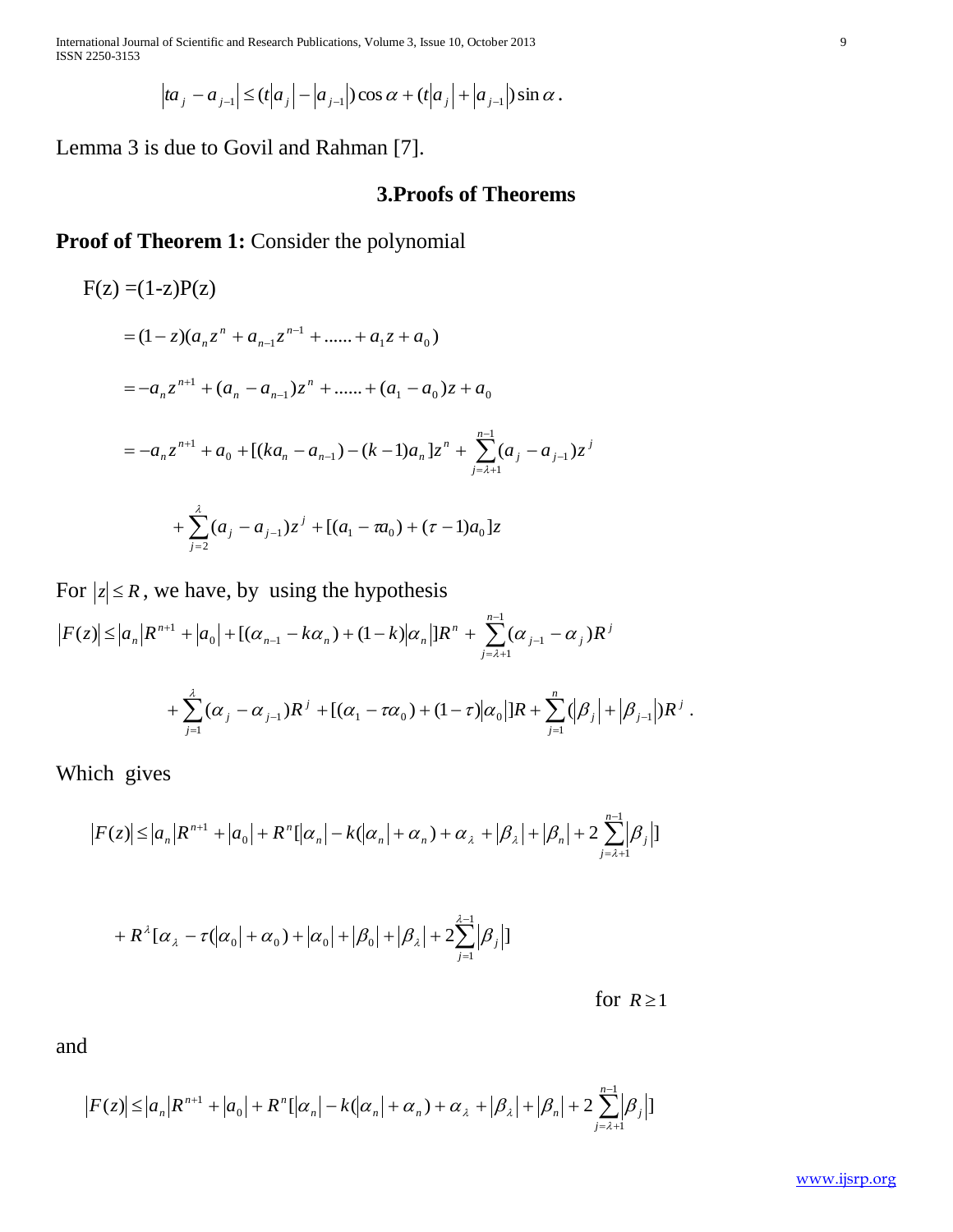International Journal of Scientific and Research Publications, Volume 3, Issue 10, October 2013 10 ISSN 2250-3153

$$
+ R[\alpha_{\lambda} - \tau(|\alpha_0| + \alpha_0) + |\alpha_0| + |\beta_0| + |\beta_{\lambda}| + 2 \sum_{j=1}^{\lambda-1} |\beta_j|]
$$

for 
$$
R \leq 1
$$
.

Thus

$$
\frac{|F(z)|}{|F(0)|} \le \frac{1}{|a_0|} [|a_n| R^{n+1} + |a_0| + R^n \{ |\alpha_n| - k(|\alpha_n| + \alpha_n) + \alpha_{\lambda} + |\beta_{\lambda}| + |\beta_n| + 2 \sum_{j=\lambda+1}^{n-1} |\beta_j| \}
$$
  
+  $R^{\lambda} [\alpha_{\lambda} - \tau(|\alpha_0| + \alpha_0) + |\alpha_0| + |\beta_0| + |\beta_{\lambda}| + 2 \sum_{j=1}^{\lambda-1} |\beta_j| ]$   
for  $R \ge 1$ 

and

$$
\frac{|F(z)|}{|F(0)|} \le \frac{1}{|a_0|} [|a_n| R^{n+1} + |a_0| + R^n \{ |\alpha_n| - k(|\alpha_n| + \alpha_n) + \alpha_{\lambda} + |\beta_{\lambda}| + |\beta_n| + 2 \sum_{j=\lambda+1}^{n-1} |\beta_j| \}
$$
  
+  $R[\alpha_{\lambda} - \tau(|\alpha_0| + \alpha_0) + |\alpha_0| + |\beta_0| + |\beta_{\lambda}| + 2 \sum_{j=1}^{\lambda-1} |\beta_j| ]$   
for  $R \le 1$ .

Hence, by Lemma 2, it follows that the number of zeros of  $F(z)$  in  $|z| \leq \frac{R}{R}$  ( $R > 0, c > 1$ ) *c*  $|z| \leq \frac{R}{R}$  (*R* > 0, *c* > 1) does not exceed

$$
\frac{1}{\log c} \log \left\{\n\begin{array}{l}\n|a_n|R^{n+1} + |a_0| + R^{\lambda}[\alpha_{\lambda} - \tau(|\alpha_0| + \alpha_0) + |\alpha_0| + |\beta_0| + |\beta_{\lambda}| + 2\sum_{j=1}^{\lambda-1} |\beta_j| \\
+ R^n[|\alpha_n| - k(|\alpha_n| + \alpha_n) + \alpha_{\lambda} + |\beta_{\lambda}| + |\beta_n| + 2\sum_{j=\lambda+1}^{n-1} |\beta_j|]\n\hline\na_0\n\end{array}\n\right\}
$$

 for for  $R \ge 1$ 

and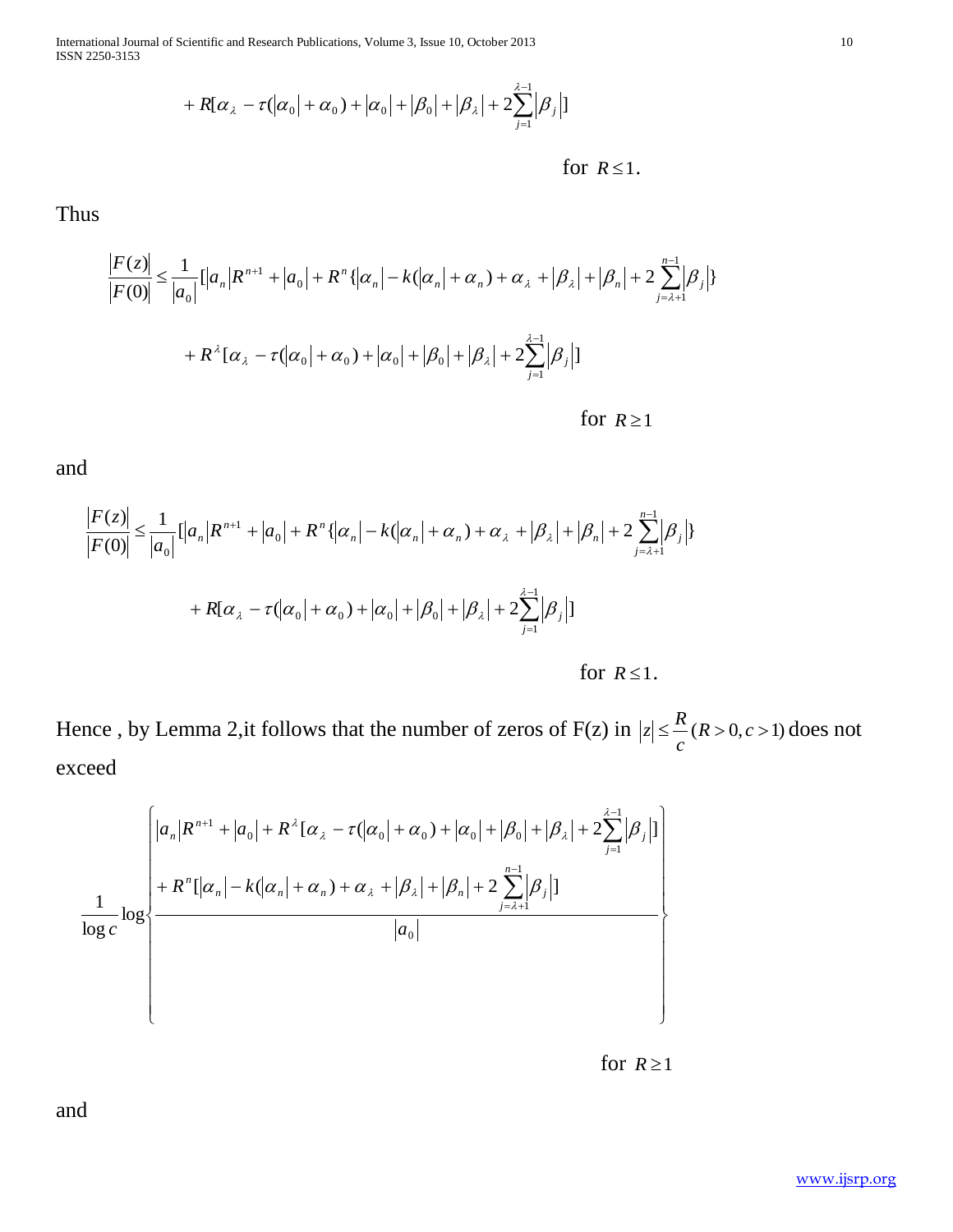International Journal of Scientific and Research Publications, Volume 3, Issue 10, October 2013 11 ISSN 2250-3153

$$
\frac{1}{\log c} \log \left\{\n\begin{aligned}\n & \left| a_n | R^{n+1} + \left| a_0 \right| + R[\alpha_\lambda - \tau(\left| \alpha_0 \right| + \alpha_0) + \left| \alpha_0 \right| + \left| \beta_0 \right| + \left| \beta_\lambda \right| + 2 \sum_{j=1}^{\lambda-1} \left| \beta_j \right| \right] \\
 & + R^n [\left| \alpha_n \right| - k(\left| \alpha_n \right| + \alpha_n) + \alpha_\lambda + \left| \beta_\lambda \right| + \left| \beta_n \right| + 2 \sum_{j=\lambda+1}^{n-1} \left| \beta_j \right|]\n & \left| a_0 \right|\n\end{aligned}\n\right\}
$$

 for for  $R \leq 1$ .

As the number of zeros of P(z) in  $|z| \leq$ <sup>n</sup> $(R > 0, c > 1)$ *c*  $|z| \leq \frac{R}{R}$  (*R* > 0, *c* > 1) does not exceed the

number of zeros of  $F(z)$  in  $|z| \leq \frac{R}{R}$  ( $R > 0, c > 1$ ) *c*  $|z| \leq \frac{R}{R}$  (*R* > 0, *c* > 1), the theorem follows.

**Proof of Theorem 3:** Consider the polynomial

$$
F(z) = (R-z)P(z)
$$
  
\n
$$
= (R-z)(a_n z^n + a_{n-1} z^{n-1} + \dots + a_1 z + a_0)
$$
  
\n
$$
= -a_n z^{n+1} + Ra_0 + (Ra_n - a_{n-1}) z^n + (Ra_{n-1} - a_{n-2}) z^{n-1} + \dots + (Ra_1 - a_0) z
$$
  
\n
$$
= -a_n z^{n+1} + Ra_0 + [(kRa_n - a_{n-1}) - (kRa_n - Ra_n)] z^n + (Ra_{n-1} - a_{n-2}) z^{n-1}
$$
  
\n
$$
+ \dots + (Ra_{\lambda+1} - a_\lambda) z^{\lambda+1} + (Ra_\lambda - a_{\lambda-1}) z^\lambda + \dots + (Ra_2 - a_1) z^2
$$
  
\n
$$
+ [(Ra_1 - ra_0) + (ra_0 - a_0)]z
$$

For  $|z| \le R$ , we have

$$
|F(z)| \le |a_n| R^{n+1} + R|a_0| + |k-1| R^{n+1} |a_n| + |k R a_n - a_{n-1}| R^n + |R a_{n-1} - a_{n-2}| R^{n-1}
$$
  
+ ..... +  $|R a_{\lambda+1} - a_{\lambda}| R^{\lambda+1} + |R a_{\lambda} - a_{\lambda-1}| R^{\lambda} + \dots + |R a_2 - a_1| R^2$   
+  $|R a_1 - a_0| R + (\tau - 1)|a_0|R$ ,

which gives ,by using Lemma 3and the hypothesis

which gives ,by using Lemma 3 and the hypothesis  
\n
$$
|F(z)| \le |a_n|R^{n+1} + R|a_0| + (1-k)R^{n+1}|a_n| + [(|a_{n-1}| - kR|a_n|)\cos\alpha + (|a_{n-1}| + kR|a_n|)\sin\alpha]R^n
$$

www.ijsrp.org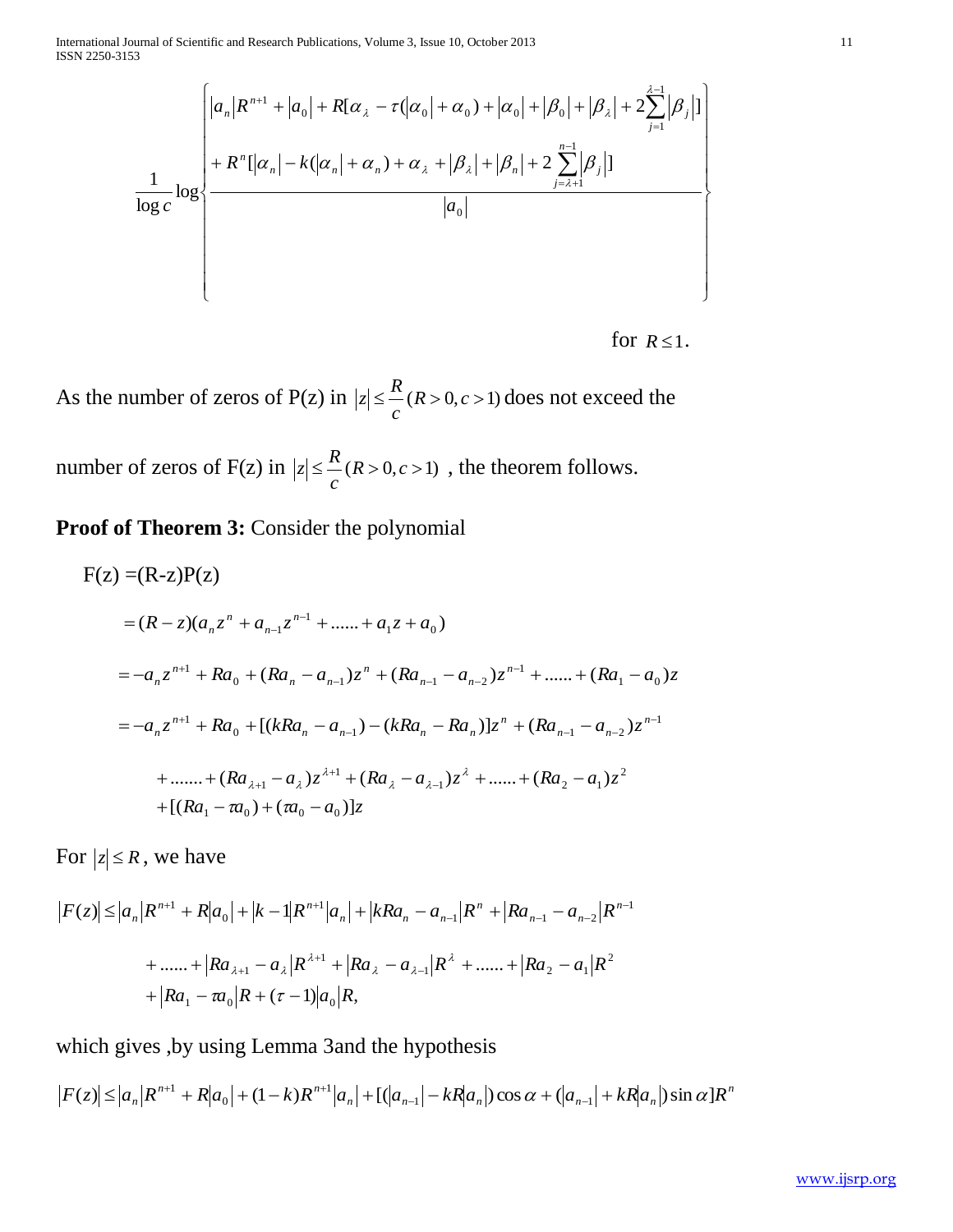International Journal of Scientific and Research Publications, Volume 3, Issue 10, October 2013 12 ISSN 2250-3153

+ 
$$
[(|a_{n-2}| - R|a_{n-1}|)\cos \alpha + (|a_{n-2}| + R|a_{n-1}|)\sin \alpha]R^{n-1} + \dots
$$
  
\n+  $[(|a_{\lambda}| - R|a_{\lambda+1}|)\cos \alpha + (|a_{\lambda}| + R|a_{\lambda+1}|)\sin \alpha]R^{\lambda+1}$   
\n+  $[(R|a_{\lambda}| - |a_{\lambda-1}|)\cos \alpha + (R|a_{\lambda}| + |a_{\lambda-1}|\sin \alpha]R^{\lambda} + \dots$   
\n+  $[(R|a_{2}| - |a_{1}|)\cos \alpha + (R|a_{2}| + |a_{1}|\sin \alpha]R^{\lambda} + [(R|a_{1}| - \tau|a_{0}|\cos \alpha + (R|a_{1}| + \tau|a_{0}|\sin \alpha]R + (1 - \tau)|a_{0}|R$   
\n=  $2R^{\lambda+1}|a_{\lambda}|\cos \alpha - k|a_{n}|R^{n+1}(\cos \alpha - \sin \alpha + 1) + 2R^{n+1}|a_{n}|$   
\n-  $\tau R|a_{0}|(\cos \alpha - \sin \alpha + 1) + 2R|a_{0}| + 2R \sin \alpha \sum_{j=1}^{n-1} R^{j}|a_{j}|$   
\n=  $2R^{\lambda+1}|a_{\lambda}|\cos \alpha + 2R \sin \alpha \sum_{j=1}^{n-1} R^{j}|a_{j}| - k|a_{n}|R^{n+1}(\cos \alpha - \sin \alpha + 1) + 2R^{n+1}|a_{n}|$   
\n-  $\tau R|a_{0}|(\cos \alpha - \sin \alpha + 1) + 2R|a_{0}|$ .

The rest of the proof can be completed on the same lines as in the proof of Theorem 1.

#### **References**

- [1] L.V.Ahlfors, Complex Analysis, 3<sup>rd</sup> edition, Mc-Grawhill
- [2] H.Alzer, Bounds for the zeros of polynomials,Complex Variables, Theory Appl., 8(2001), 143-150.
- [3]M.Bidkham and K.K. Dewan, On the zeros of a polynomial, Numerical Methods and Approximation Theory,III , Nis (1987), 121-128.
- [4]M.Dehmer, on the location of zeros of complex polynomials, Jipam, 4(2006), 1-13.
- [5]M.Dehmer, Schranken fr die Nullstellen komplexwertiger Polynome, Die Wurzel, 8 (2000), 182-185.
- [6]A.Ebadian, M.Bidkham and M.Eshaghi Gordji, Number of zeros of a polynomial in a given domain,Tamkang Journal of Mathematics, Vol.42,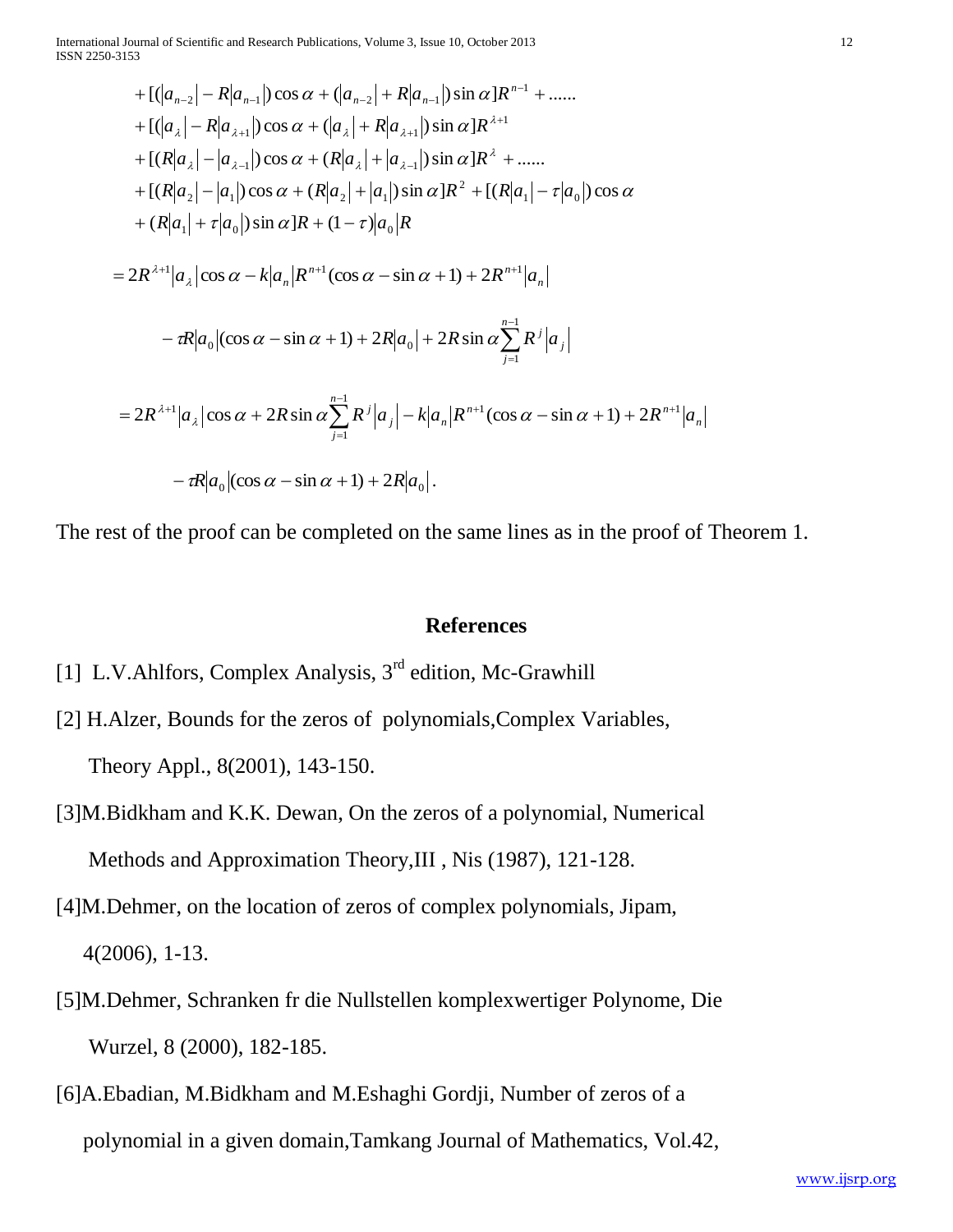No.4,531-536, Winter 2011.

- [7] N.K.Govil and Q.I.Rahman, On the Enestrom-Kakeya Theorem, Tohoku Math.J.,20 (1968), 126-136.
- [8]F.Heigl,Neuere Entwicklungen in der Geometrie der Polynome, Iber , Deutsch, Math-Verein, 65 (1962/63) , 97-142.
- [9]P.Henrich , Applied and computational complex analysis, Volume I , Wiley Classics Library Edition, (1988).
- [10]F. Kittaneh, Bounds for the zeros of polynomials from matrix inequalities, Arch. Math , 81 (2003), 601-608.
- [11]S.Lipka, ber die abgrenzu ng der Wurzeln von algebraischen Gleichungen,Acta. Litt. Sci. (Szeged) , 3 (1927), 73-80.
- [12] M.Marden , Geometry of Polynomials , Mathematical surveys, Amer. Math. Soc., Rhode Island, 3 (1966).
- [13]Q.G.Mohammad, Location of the zeros of polynomials, Amer. Math. Monthly , 74 (1967), 290-292.
- [14] Q.G.Mohammad, On the zeros of polynomials, Amer. Math. Monthly, 72 (1965), 631-633.
- [15]Q.I.Rahman, On the zeros of a class of polynomials, Proc. Nat. Inst. Sci. India , 22(1956), 137-139.
- [16]Q.I.Rahman and G. Schmeisser, Analytic Theory of Polynomials.Critical points, Zeros and Extremal Properties, Clarendon Press, 2002.
- [17]D.M.Simeunovic', On the location of the zeros of polynomials, Math